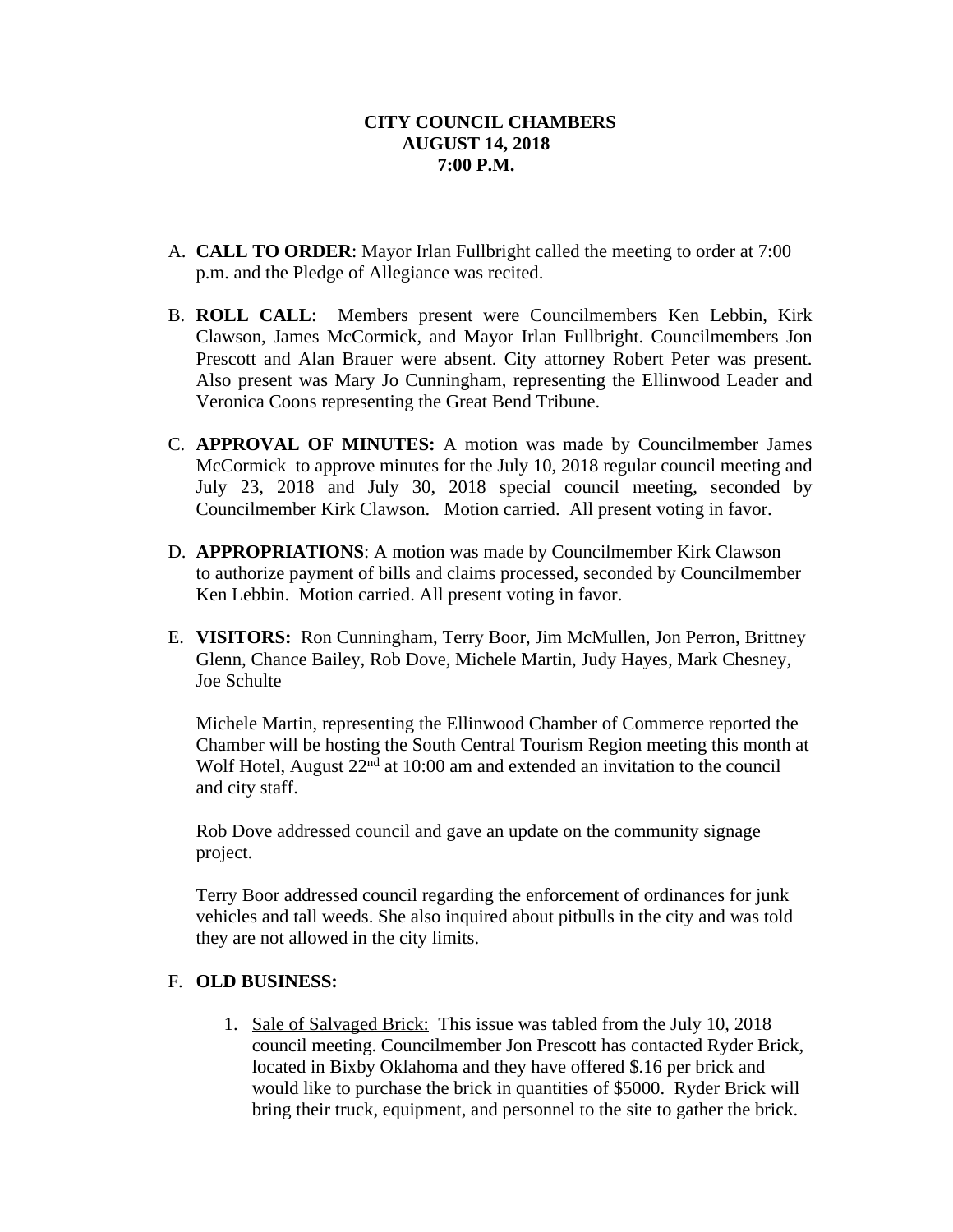Staff explained the City will need to determine the amount of brick needed for street maintenance and council will need to consider allowing city residents to have or purchase salvaged bricks for personal residential projects. After much discussion, a motion was made by Councilmember Kirk Clawson to approve the sale of salvaged brick for \$10,000, approximately 60.000 bricks to Ryder Brick at a cost of \$.16 per brick, seconded by Councilmember James McCormick. Motion carried. All present voting in favor.

The consensus of council was to direct city staff to examine the remaining brick pile after the sale to Ryder Brick and determine the city need for street maintenance and what would be available to the public.

2. Ordinance Setting Speed Limit on East E Street: Presented to Council was Ordinance 2018-4, an ordinance establishing speed limits on a portion of SE 10 Road east of South Main street and lying within the city limits of the City of Ellinwood. Staff explained Barton County has changed the speed limits on SE 10 Road, also known as East E Street and the City needs to adopt an ordinance setting the speed limits to be able to enforce the changes.

A motion was made by Councilmember Ken Lebbin to adopt Ordinance 2018-4, seconded by Councilmember Kirk Clawson. Motion carried. All present voting in favor.

3. Consider Charter Ordinance for Appointments of Personnel by Governing Body: Presented to Council was Charter Ordinance No. 11, a charter ordinance exempting the City of Ellinwood, Kansas from the provisions of K.S.A. 12-204 relating to appointment of city officers; duties and compensation; removal; and providing substitute and additional provisions on the same subject.

Issue was tabled due to a lack of 2/3 majority.

## G. **NEW BUSINESS**:

1. Public Hearing on 2019 Budget: As part of the adoption of each year's budget, a Public Hearing is required. Notice has been given pursuant to statute to hold this year's hearing at 7:00 p.m.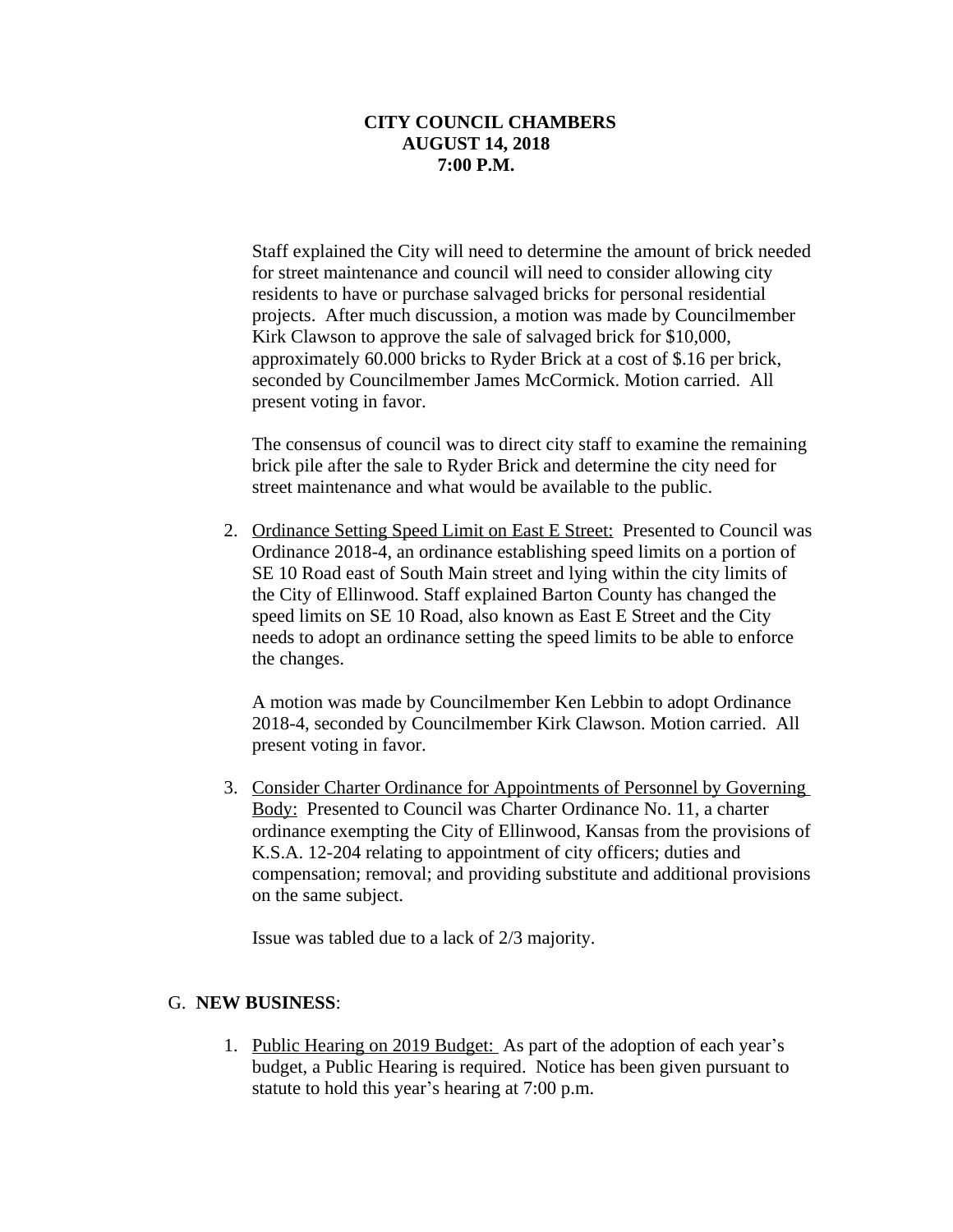Mayor, Irlan Fullbright opened the public hearing on the proposed 2019 budget at 7:35 p.m. The only comment from the public was the size of the published print. After hearing no additional comments from the public, Mayor Fullbright declared the public hearing closed at 7:37 p.m.

2. Consideration of Budget for Approval: At the conclusion of the public hearing, the Council considers adoption of the proposed budget. An ordinance must be passed adopting the budget. Adoption of the proposed budget does not require spending the amounts adopted; however, the adopted budget allows those amounts to be utilized when necessary.

A motion was made by Councilmember James McCormick to approve the 2019 proposed budget and adopt Ordinance 2018-5, an ordinance approving, adopting and appropriating, by fund the budget of the City of Ellinwood, Kansas for the year beginning January 1, 2019, seconded by Councilmember Kirk Clawson. Motion carried. All present voting in favor

- 3. KPP Update: Mark Chesney, General Manager/CEO of the Kansas Power Pool was present to provide an update on activities within the Kansas Power Pool. Mark described several important events coming up in the next few months and encouraged city council and city staff to attend:
	- Annual Fall Planning Retreat September  $14<sup>th</sup>$  and  $15<sup>th</sup>$  in Wichita
	- Annual Rate Forum November  $1<sup>st</sup>$  in McPherson
	- Annual Membership Meeting December  $14<sup>th</sup>$  in McPherson
- 4. Appointment of Voting Delegates to League of Kansas Municipalities: The annual conference for the League of Kansas Municipalities is scheduled for October  $6<sup>th</sup> - 8<sup>th</sup>$ , 2018. It is necessary that a voting delegate and alternate be designated by the council.

A motion was made by Councilmember Ken Lebbin to designate Chris Komarek, City Administrator as voting delegate and Irlan Fullbright, Mayor, as alternate voting delegate, seconded by Councilmember Kirk Clawson. Motion carried. All present voting in favor.

5. Police Vehicle Replacement: Presented to council were 2 quotes for a police department vehicle to replace the 2011 Dodge Charger. Chief Bailey would prefer to purchase a Ford Explorer, which is a common vehicle used by many law enforcement agencies. The quotes for a Ford Explorer Police interceptor package were as follows: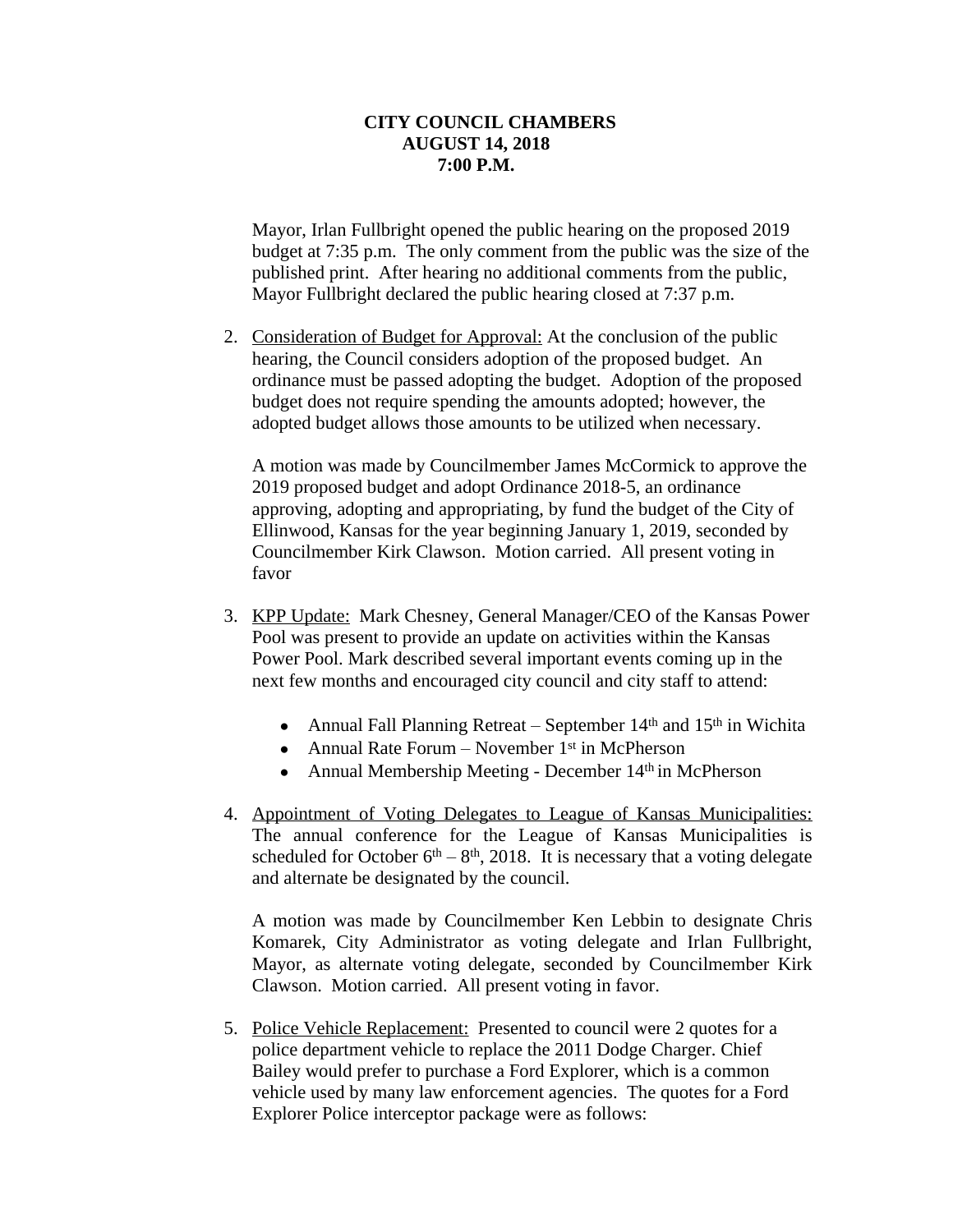| Marmie Ford-Great Bend  | \$28,992 |
|-------------------------|----------|
| Midway Motors-McPherson | \$28,958 |

A motion was made by Councilmember James McCormick to approve the quote from Marmie Ford in the amount of \$28,992, seconded by Councilmember Ken Lebbin. Motion carried. All present voting in favor.

6. Executive Session – Review of Confidential Information of Individual Delinquent Utility Accounts: The auditors recommend the City annually review delinquent accounts and write off those accounts which are becoming aged. A review and write-off of older accounts provides the City with a more accurate amount of collectible accounts receivable at year end. Although the accounts are written off, the City will continue with collection efforts including referral of the accounts to the State of Kansas Setoff Program to offset against tax refunds or funds. The City's percentage of bad debts is very low.

An executive session is requested to review the list of delinquent accounts. A motion was made by Councilmember Ken Lebbin to recess into executive session for fifteen (15) minutes for the review of confidential delinquent utility account information pursuant to KSA 45-221 (a) and KSA 75-431925 until 8:25 p.m., with Robert Peter, city attorney, Chris Komarek, city administrator and Kim Schartz, city clerk present and to reconvene in council chambers at that time. Motion seconded by Councilmember James McCormick. Motion carried. All voting in favor. The governing body recessed into executive session at 8:10 p.m.

Meeting reconvened into regular session at 8:25 p.m. No action taken.

After some discussion, a motion was made by Councilmember Ken Lebbin to approve for write off, the list of delinquent accounts totaling \$7,316.78, seconded by Councilmember James McCormick. Motion carried. All present voting in favor.

## H. **REPORTS**:

- 1. Municipal Court Report: Presented to Council was the Municipal Court Report for July, 2018.
- 2. Utilities Production Report: Presented to Council was the Utilities Production Report.